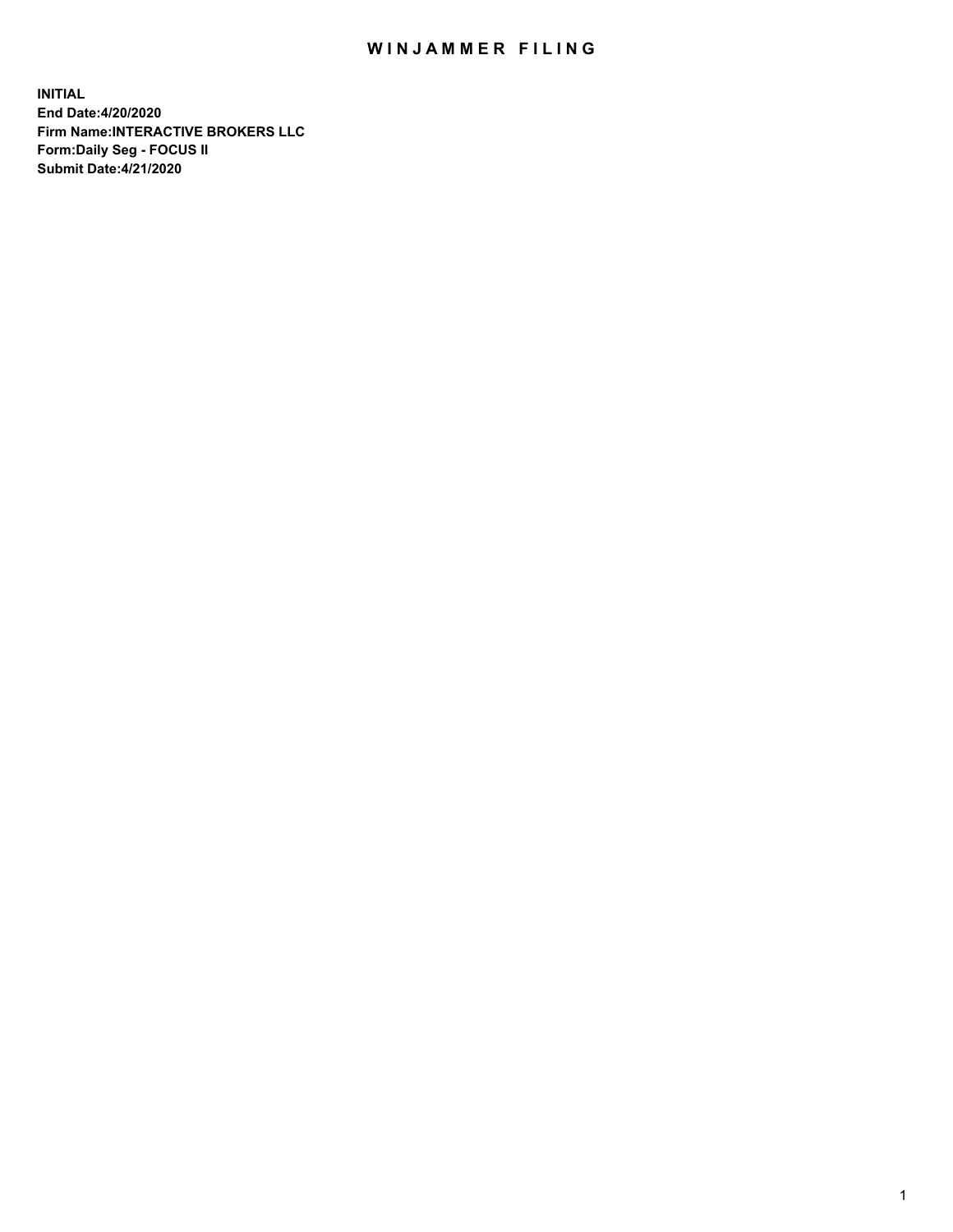**INITIAL End Date:4/20/2020 Firm Name:INTERACTIVE BROKERS LLC Form:Daily Seg - FOCUS II Submit Date:4/21/2020 Daily Segregation - Cover Page**

| Name of Company                                                                                                                                                                                                                                                                                                                | <b>INTERACTIVE BROKERS LLC</b>                                                   |
|--------------------------------------------------------------------------------------------------------------------------------------------------------------------------------------------------------------------------------------------------------------------------------------------------------------------------------|----------------------------------------------------------------------------------|
| <b>Contact Name</b>                                                                                                                                                                                                                                                                                                            | James Menicucci                                                                  |
| <b>Contact Phone Number</b>                                                                                                                                                                                                                                                                                                    | 203-618-8085                                                                     |
| <b>Contact Email Address</b>                                                                                                                                                                                                                                                                                                   | jmenicucci@interactivebrokers.c<br>om                                            |
| FCM's Customer Segregated Funds Residual Interest Target (choose one):<br>a. Minimum dollar amount: ; or<br>b. Minimum percentage of customer segregated funds required:% ; or<br>c. Dollar amount range between: and; or<br>d. Percentage range of customer segregated funds required between:% and%.                         | <u>0</u><br>$\overline{\mathbf{0}}$<br>155,000,000 245,000,000<br>0 <sub>0</sub> |
| FCM's Customer Secured Amount Funds Residual Interest Target (choose one):<br>a. Minimum dollar amount: ; or<br>b. Minimum percentage of customer secured funds required:% ; or<br>c. Dollar amount range between: and; or<br>d. Percentage range of customer secured funds required between:% and%.                           | <u>0</u><br>$\overline{\mathbf{0}}$<br>80,000,000 120,000,000<br>0 <sub>0</sub>  |
| FCM's Cleared Swaps Customer Collateral Residual Interest Target (choose one):<br>a. Minimum dollar amount: ; or<br>b. Minimum percentage of cleared swaps customer collateral required:% ; or<br>c. Dollar amount range between: and; or<br>d. Percentage range of cleared swaps customer collateral required between:% and%. | <u>0</u><br>$\underline{\mathbf{0}}$<br>0 <sub>0</sub><br>0 <sub>0</sub>         |

Attach supporting documents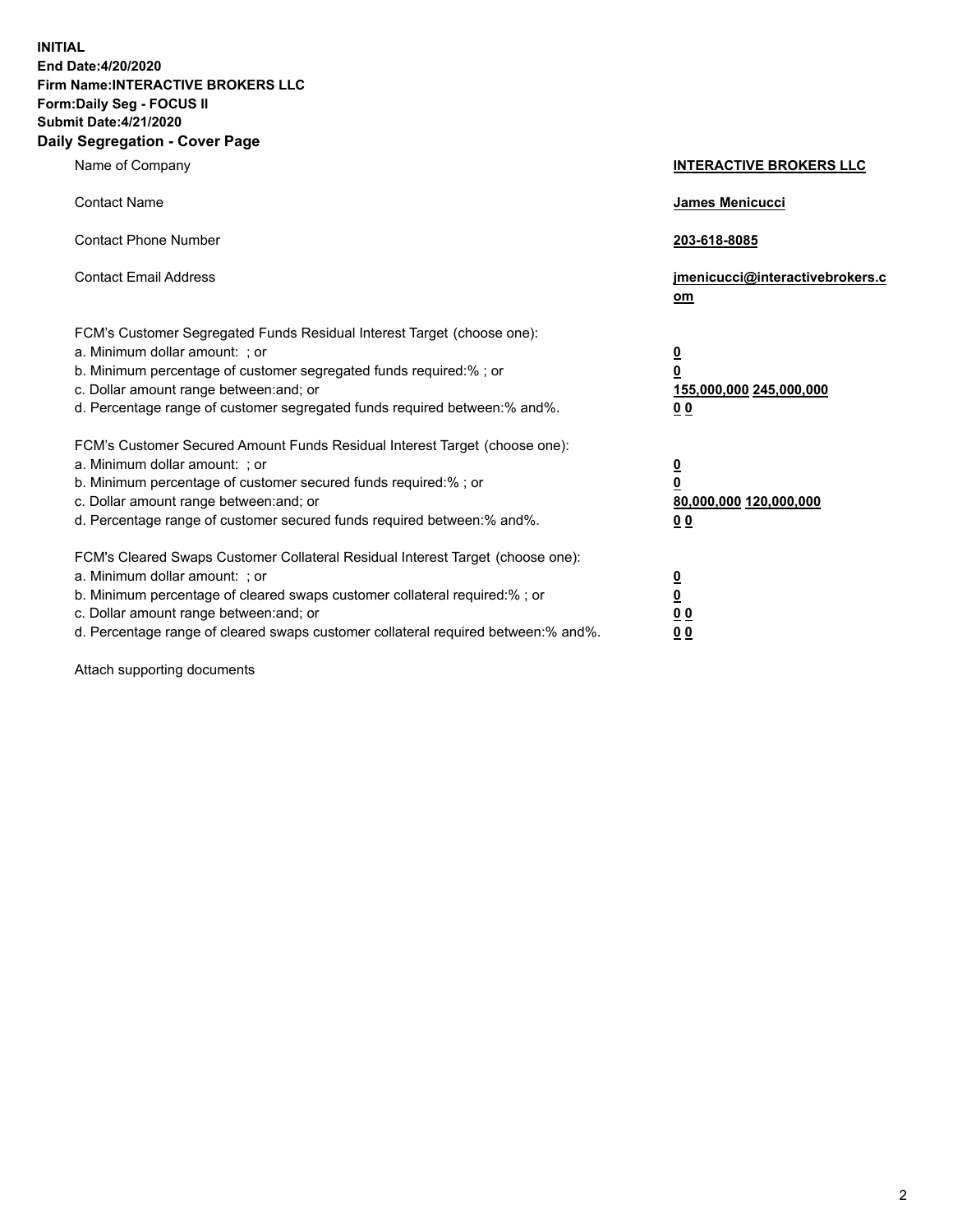**INITIAL End Date:4/20/2020 Firm Name:INTERACTIVE BROKERS LLC Form:Daily Seg - FOCUS II Submit Date:4/21/2020 Daily Segregation - Secured Amounts**

|     | Dany Ocgregation - Occarea Anioante                                                                        |                                                 |
|-----|------------------------------------------------------------------------------------------------------------|-------------------------------------------------|
|     | Foreign Futures and Foreign Options Secured Amounts                                                        |                                                 |
|     | Amount required to be set aside pursuant to law, rule or regulation of a foreign                           | $0$ [7305]                                      |
|     | government or a rule of a self-regulatory organization authorized thereunder                               |                                                 |
| 1.  | Net ledger balance - Foreign Futures and Foreign Option Trading - All Customers                            |                                                 |
|     | A. Cash                                                                                                    | 570,292,079 [7315]                              |
|     | B. Securities (at market)                                                                                  | $0$ [7317]                                      |
| 2.  | Net unrealized profit (loss) in open futures contracts traded on a foreign board of trade                  | -485,120 <sup>[7325]</sup>                      |
| 3.  | Exchange traded options                                                                                    |                                                 |
|     | a. Market value of open option contracts purchased on a foreign board of trade                             | 84,128 [7335]                                   |
|     | b. Market value of open contracts granted (sold) on a foreign board of trade                               | <mark>-226,026</mark> [7337]                    |
| 4.  | Net equity (deficit) (add lines 1. 2. and 3.)                                                              | 569,665,061 [7345]                              |
| 5.  | Account liquidating to a deficit and account with a debit balances - gross amount                          | 5,008 [7351]                                    |
|     | Less: amount offset by customer owned securities                                                           | 0 [7352] 5,008 [7354]                           |
| 6.  | Amount required to be set aside as the secured amount - Net Liquidating Equity                             | 569,670,069 [7355]                              |
| 7.  | Method (add lines 4 and 5)                                                                                 |                                                 |
|     | Greater of amount required to be set aside pursuant to foreign jurisdiction (above) or line                | 569,670,069 [7360]                              |
|     | 6.<br>FUNDS DEPOSITED IN SEPARATE REGULATION 30.7 ACCOUNTS                                                 |                                                 |
| 1.  | Cash in banks                                                                                              |                                                 |
|     | A. Banks located in the United States                                                                      | 204,912,666 [7500]                              |
|     | B. Other banks qualified under Regulation 30.7                                                             | 0 [7520] 204,912,666 [7530]                     |
| 2.  | Securities                                                                                                 |                                                 |
|     | A. In safekeeping with banks located in the United States                                                  | 379,911,800 [7540]                              |
|     | B. In safekeeping with other banks qualified under Regulation 30.7                                         | 0 [7560] 379,911,800 [7570]                     |
| 3.  | Equities with registered futures commission merchants                                                      |                                                 |
|     | A. Cash                                                                                                    | $0$ [7580]                                      |
|     | <b>B.</b> Securities                                                                                       | $0$ [7590]                                      |
|     | C. Unrealized gain (loss) on open futures contracts                                                        | $0$ [7600]                                      |
|     | D. Value of long option contracts                                                                          | $0$ [7610]                                      |
|     | E. Value of short option contracts                                                                         | 0 [7615] 0 [7620]                               |
| 4.  | Amounts held by clearing organizations of foreign boards of trade                                          |                                                 |
|     | A. Cash                                                                                                    | $0$ [7640]                                      |
|     | <b>B.</b> Securities                                                                                       | $0$ [7650]                                      |
|     | C. Amount due to (from) clearing organization - daily variation                                            | $0$ [7660]                                      |
|     | D. Value of long option contracts                                                                          | $0$ [7670]                                      |
|     | E. Value of short option contracts                                                                         | 0 [7675] 0 [7680]                               |
| 5.  | Amounts held by members of foreign boards of trade                                                         |                                                 |
|     | A. Cash                                                                                                    | 106,853,089 [7700]                              |
|     | <b>B.</b> Securities                                                                                       | $0$ [7710]                                      |
|     | C. Unrealized gain (loss) on open futures contracts                                                        | 801,146 [7720]                                  |
|     | D. Value of long option contracts                                                                          | 84,128 [7730]                                   |
|     | E. Value of short option contracts                                                                         | <mark>-226,026</mark> [7735] 107,512,337 [7740] |
| 6.  | Amounts with other depositories designated by a foreign board of trade                                     | $0$ [7760]                                      |
| 7.  | Segregated funds on hand                                                                                   | $0$ [7765]                                      |
| 8.  | Total funds in separate section 30.7 accounts                                                              | 692,336,803 [7770]                              |
| 9.  | Excess (deficiency) Set Aside for Secured Amount (subtract line 7 Secured Statement<br>Page 1 from Line 8) | 122,666,734 [7380]                              |
| 10. | Management Target Amount for Excess funds in separate section 30.7 accounts                                | 80,000,000 [7780]                               |
| 11. | Excess (deficiency) funds in separate 30.7 accounts over (under) Management Target                         | 42,666,734 [7785]                               |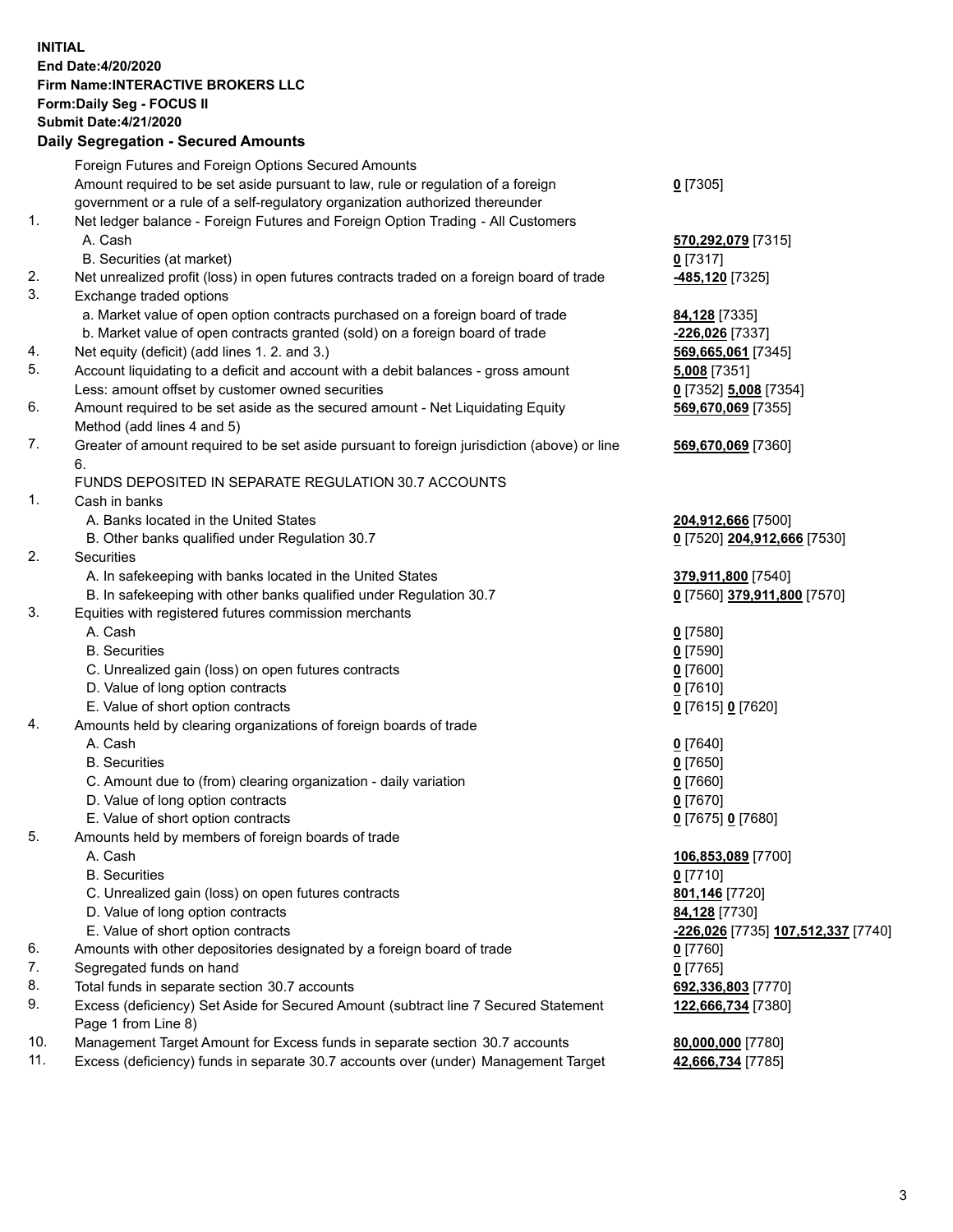**INITIAL End Date:4/20/2020 Firm Name:INTERACTIVE BROKERS LLC Form:Daily Seg - FOCUS II Submit Date:4/21/2020 Daily Segregation - Segregation Statement** SEGREGATION REQUIREMENTS(Section 4d(2) of the CEAct) 1. Net ledger balance A. Cash **6,227,152,167** [7010] B. Securities (at market) **0** [7020] 2. Net unrealized profit (loss) in open futures contracts traded on a contract market **-99,324,258** [7030] 3. Exchange traded options A. Add market value of open option contracts purchased on a contract market **425,412,606** [7032] B. Deduct market value of open option contracts granted (sold) on a contract market **-402,044,945** [7033] 4. Net equity (deficit) (add lines 1, 2 and 3) **6,151,195,570** [7040] 5. Accounts liquidating to a deficit and accounts with debit balances - gross amount **94,358,228** [7045] Less: amount offset by customer securities **0** [7047] **94,358,228** [7050] 6. Amount required to be segregated (add lines 4 and 5) **6,245,553,798** [7060] FUNDS IN SEGREGATED ACCOUNTS 7. Deposited in segregated funds bank accounts A. Cash **2,824,420,625** [7070] B. Securities representing investments of customers' funds (at market) **1,811,532,605** [7080] C. Securities held for particular customers or option customers in lieu of cash (at market) **0** [7090] 8. Margins on deposit with derivatives clearing organizations of contract markets A. Cash **513,089,174** [7100] B. Securities representing investments of customers' funds (at market) **1,284,882,620** [7110] C. Securities held for particular customers or option customers in lieu of cash (at market) **0** [7120] 9. Net settlement from (to) derivatives clearing organizations of contract markets **-59,833,720** [7130] 10. Exchange traded options A. Value of open long option contracts **425,518,798** [7132] B. Value of open short option contracts **-402,194,349** [7133] 11. Net equities with other FCMs A. Net liquidating equity **0** [7140] B. Securities representing investments of customers' funds (at market) **0** [7160] C. Securities held for particular customers or option customers in lieu of cash (at market) **0** [7170] 12. Segregated funds on hand **0** [7150] 13. Total amount in segregation (add lines 7 through 12) **6,397,415,753** [7180] 14. Excess (deficiency) funds in segregation (subtract line 6 from line 13) **151,861,955** [7190] 15. Management Target Amount for Excess funds in segregation **155,000,000** [7194] 16. Excess (deficiency) funds in segregation over (under) Management Target Amount **-3,138,045** [7198]

Excess